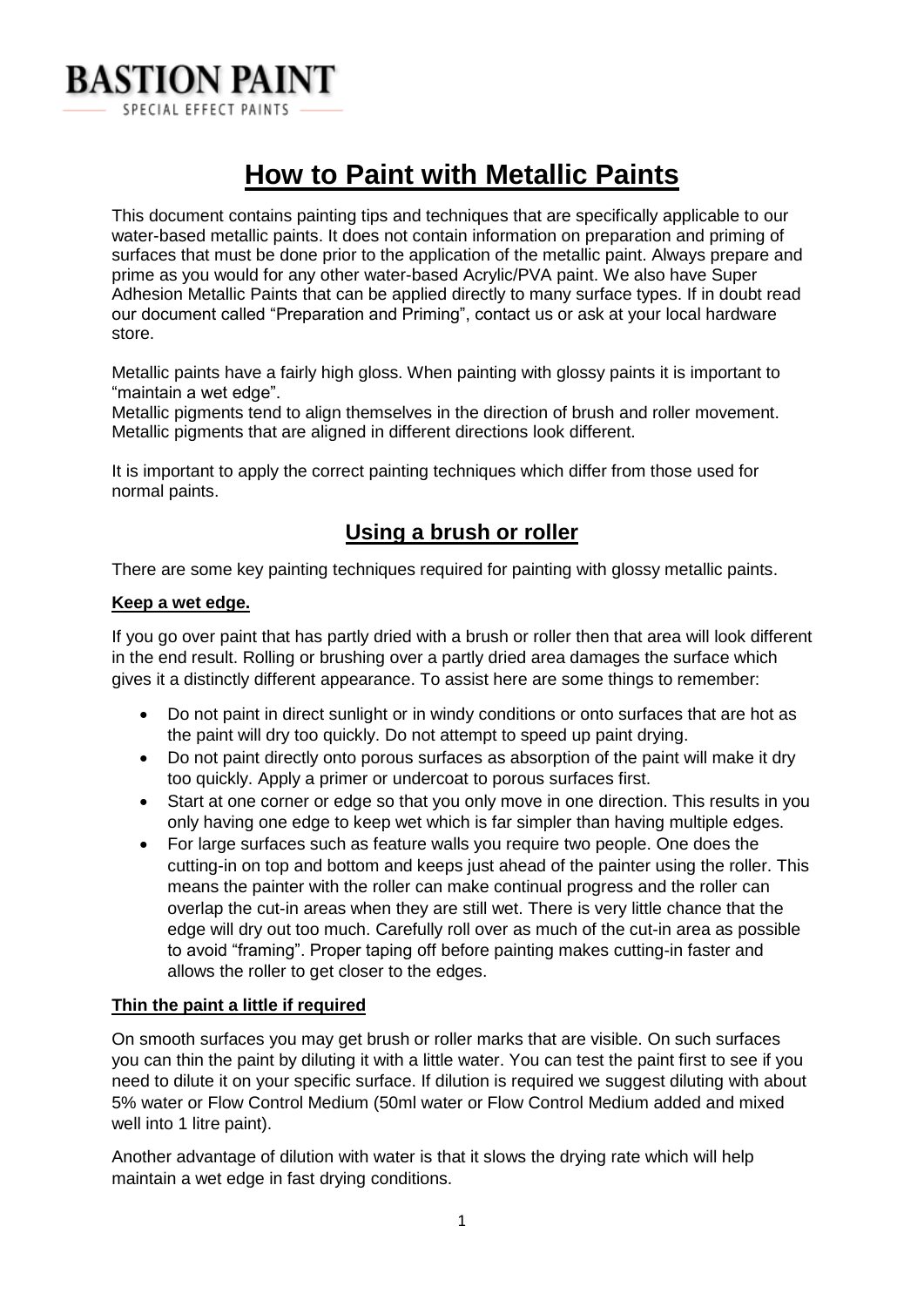If you over-dilute the paint you may get roller spray and air bubbles forming in the paint film as the roller moves. Dilution may result in you requiring an extra coat as the each paint film will be thinner.

### **Brush and Roller Motion**

Move the brush or roller up and down (or left and right). Do not use haphazard motion. This is because the metallic particles are aligned by the brush or roller movement so haphazard roller movements will lead to the appearance of shade variation in the dry paint.

On a wall start on the left edge and only roll up and down in fairly straight lines. Once a roller width has been painted always roll the roller fairly lightly from top to bottom to finish off. When one roller width has been completed move to the right and go up and down again with a sufficient overlap of the previously painted area. Again finish off with by rolling from top to bottom. This should be done for every section so that the pigments always align in the same direction. Work quite quickly and complete the wall in the same way. You cannot stop for a tea break until the full coat has been finished.

Wait until the paint is completely dry to touch (at least 2 hours but more in slow drying conditions) and apply the next coat in the same way. Apply a  $3<sup>rd</sup>$  coat if necessary.

# **Brush and Roller Quality**

Use as soft a brush as you can find. Hard brushes will create more brush marks.

It can be remarkably hard to find very good quality rollers and once a roller has been used, cleaned and left to dry it often goes "off balance". This is not a problem for normal paints but once a roller is unbalanced you will see evenly spaced ridges throughout the painted surface when using metallic paints. The distance between the ridges (usually seen as thin darker patches of paint) will coincide exactly with the roller diameter. If this happens then change the roller immediately. This is a typical glossy paint issue and the problematic roller will still be fine for normal matt and low sheen paints.

# **Spray Painting our Metallic Paints**

Some thinning of the paint will be required but never add excessive amount of water to paint as the final dry strength may be compromised. We suggest that you never exceed 20% water (200ml water added to 1 litre of paint).

Our **Acrylic Spray Medium** is specifically formulated to significantly thin water-based paint for spray applications without the drawbacks of adding water. The correct terms for "thinning paint" are increasing flow and decrease viscosity

Due to the large particle size of some of the metallic pigments that we use, you may need to remove the in-line filter of your spray equipment. We take great care to formulate without lumps so removing the filter should be successful. Take care not to get lumps into the paint after using it and re-opening it. Dry paint from the lid and rim may fall in but this can be avoided with careful handling.

### **Using an Airless Spray Gun**

Airless spray systems are perfect for water-based acrylic/PVA paints. The paint is pumped to the nozzle and the equipment can handle high viscosity (thick) paints. This equipment is relatively expensive and usually only owned by serious painters. You will easily get excellent results.